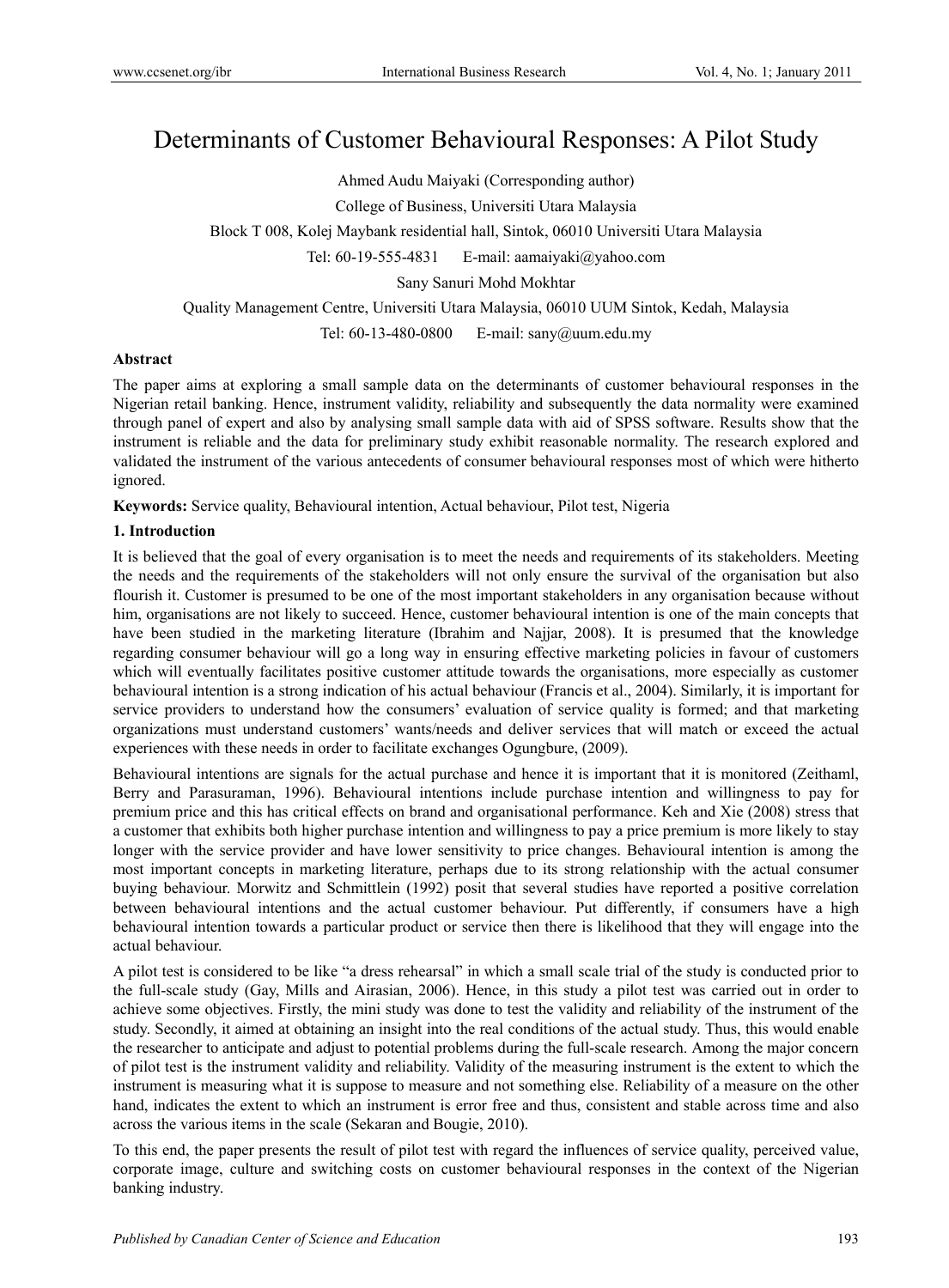# **2. Methodology**

Given the fact this study is a pilot test of an ongoing project a few samples of customers of Nigerian banks was randomly selected. This is in line with the recommendation by Malhotra (2008) that the sample size for pre-test is normally small, ranging from 15-30 respondents but it be increased substantially if the test involves several stages. Hence, a total of 65 copies of questionnaires were personally distributed and 57 were returned out of which 2 were not properly completed and hence, not considered for analysis. A questionnaire was received after the cut off dateline and thus, not included in the pilot analysis. According to Sekaran and Bougie (2010) the most popular test of inter-item consistency reliability is Cronbach's alpha coefficient. Hence, Cronbach alpha test is employed in this study to measure internal consistency of the instrument. The data was analysed using SPSS version 14 for windows. Before the distribution of the questionnaires, the draft was initially submitted to experts and also to the typical respondent for face and content validity. The whole process was completed within the period of four weeks in the months May/June 2010.

#### *2.1 Instrumentation and Measurement of Variables*

A structured questionnaire consisting of closed ended multiple choice-questions were employed for the study. Given that most of the items in the questionnaire are targeted to measuring the respondents' perceptions and attitudes, hence, Likert-type scale is considered more appropriate and reliable (Alreck and Settle, 1995; Miller, 1991). The instrument is meant to measure the key variables of the research using a 7-point Likert-type rating scale, ranging from strongly disagree to strongly agree. Selecting the 7-point itemised scale is informed by the recommendations of Krosnick and Fabrigar (1997). They argued that the range of scale between 5 and 7 is established to be more reliable than otherwise; they further emphasise that when measuring a bipolar construct 7-point scale appears to be optimal. This is because a scale with more points enables the respondents to express their stand precisely and comfortably. Similarly, such scale enables the researcher to make more subtle distinction among the attitudes of various individuals regarding a particular object.

A scale with mid-point is adopted based on the comments by Krosnick and Fabrigar (1997) that forcing participants to respond in a particular direction could result to an increase of measurement error. According to Schuman and Presser (1981), associations among attitudes are strengthened when middle options are included into a scale. Similarly, Krosnick and Fabrigar (1997) found that the effects of interviewer bias tend to decrease and data quality tends to increase when a midpoint is included in a scale. In order to give the respondents independence of expressing their feelings, given that some of the target respondents might not be highly educated.

The key variables contained in the study are: perceived service quality (functional), perceived service quality (technical), perceived value, corporate image, switching cost, customer culture, customer behavioural intentions and actual behaviour. All the constructs/variables are uni-dimensional except the service quality, customer cultural values and behavioural intention which are multi-dimensional. In any case, all the latent variables will be measured using multiple items. Accordingly, the questionnaire of this research is made up of eight sections. Section 1: consists of a set of twenty questions that seek to measure the level of service quality (functional) as perceived by the respondents. Section 2: comprises of six questions targeted at measuring technical quality of the bank service. Section 3: is made up of a total of six questions which attempt to measure the extent of corporate image as perceived by the respondents. Section 4: contains six items that are directed to measure the service value as perceived by the respondents. Section 5: contains six items which are meant to assess the level of switching costs/barriers perceived by the respondents. Section 6: is made up of twenty-three questions that seek to measure the respondents' cultural values. Section 7: consists of ten questions that are targeted to evaluate consumer behavioural intentions. Section 8: consists of five questions which are meant to measure the customers' actual behaviour. And finally, section 9: consists of questions about the demographic information of the respondents. Only the relevant items that will be used in answering the research questions are included in the questionnaire. Similarly, sensitive questionnaire are not included in order to elicit high response rate (Sekaran and Bougie, 2010).

# **3. Results of Validity and Reliability Tests**

*3.1 Content and face validity*: ensures that the measure consists of an adequate and representative set of items that tap a particular concept. Put differently, it involves a systematic assessment of the scale's ability to measure what is supposed to measure. Hence, content validity entails consulting a small sample of typical respondents and/or panel of expert to pass judgement on the suitability of the items selected to measure a construct (Hair, Money, Samouel and Page, 2007; Sekaran and Bougie, 2010). Based on the foregoing, a draft of the instrument of this study was distributed to experts in order to get feedback concerning the suitability, content, layout and adequacy of the items that are designed to measure the constructs under investigation. Additionally, some Ph.D. candidates who are familiar with the environmental context of the study were equally contacted to check the clarity of the study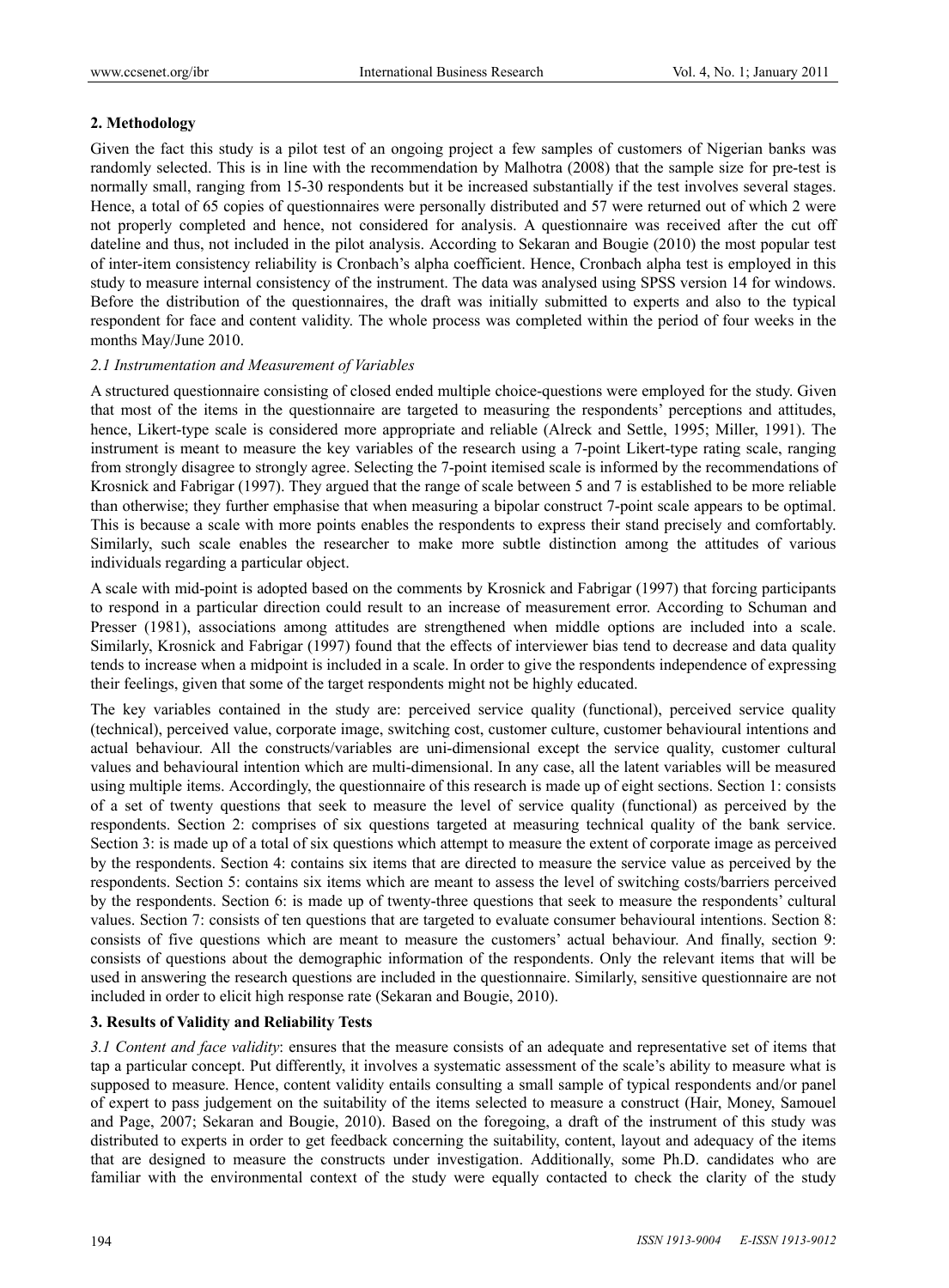instrument. To this end, a number of questions were re-worded/re-phrased in order to measure the constructs appropriately and also to be understandable to the potential respondents. It was also observed that some items look the same and therefore, 2 items were recommended to be removed. This process of seeking for expert opinion was completed within two-week period. After taking into consideration of the observation by the experts, then the researcher came up an improved/revised version of the instrument which was ultimately administered for the pilot test.

*3.2 Reliability test:* Various type of reliability tests are usually employed, however, the common method used by researchers is the internal consistency reliability test (Litwin, 1995). It is the extent to which items "hang together as a set" and are capable of independently measuring the same concept to the extent that the items are correlated with one another. Hence, according to Sekaran and Bougie (2010) the most popular test of inter-item consistency reliability is Cronbach's alpha coefficient. Hence, Cronbach alpha test is employed in this study to measure internal consistency of the instrument. After running the data using SPSS version 14 for windows, it was found that all the measures possess high reliability standard ranging from 0.713 to 0.956. This is in line with the benchmark that an instrument with coefficient of 0.60 is regarded to have an average reliability while the coefficient of 0.70 and above shows that the instrument has a high reliability standard (Hair, Black, Babin, Anderson, and Tatham, 2006; Nunally, 1967; Sekaran and Bougie, 2010). Similarly, Hair, Money, Samouel, and Page (2007) observe that researchers generally consider that an alpha value of 0.70 as a minimum, however, lower coefficients may be acceptable. Table 1 shows the summary of the reliability results. It could be seen from the table that the result of pilot test indicates that Cronbach's alpha values for the constructs under investigation are all above 0.70. Consequently, given the established benchmark of 0.70 all the constructs are reliable and therefore, there was no need to delete any item.

Furthermore, it is evident from table 2 that the male respondents are more that the female. This is in line with the trend of Nigerian population where male enrolment in school surpasses that of female. Given that this study is conducted in universities, gender distribution is thus, justifiable. Similarly, with respect to educational qualification the respondents with Masters degree are more than any other group indicating that the respondents are relatively educated. With regards to the respondents' age of banking, the statistics show that the respondents banking experience of between 2 and 10 years constitute 80 percent of the sample. This means that majority of the respondents have reasonable experience to commend about the services of their respective banks. In a similar way, the majority of the respondents amounting to 87 percent operate either saving or current accounts which involve high customer contact and consequently, enable him to more accurately evaluate service quality and eventually engage into one behavioural response or the other.

*3.3 Data Distribution:* Most of the inferential statistical techniques require the fulfilment of normality assumption (Pallant, 2001; Tabacknich & Fidell, 2007). Normal data is the one that is symmetrical, bell-shape, with the greatest frequency of scores in the middle and smaller distribution towards the extreme ends. Normality can be examined by using the values of skewness and kurtosis. While skewness has to do with symmetary, kurtosis indicates the extent to which the data is peak or flat (Tabacknich & Fidell, 2007). Based on the values of skewness and kurtosis the data can be described as reasonably normal. For example, the skewness of all the items ranges from -0.014 to -2.849 with only 2 items reaching  $\pm 2.0$  while all others are bellow  $\pm 2.0$ . Similarly, the values for kurtosis ranges from -0.004 to 8.505 well below the threshold of  $\pm 10$ .

#### **4. Conclusion**

As noted earlier in the paper that the aim of this study is pre-tests the validity and reliability of the instrument of an ongoing project in preparation for the large scale study. Hence, the conclusion of this study is tied to its objective which is mainly statistical in nature at this stage. The managerial implication of the variables under investigation would be fully uncovered after the main study is carried out. The study explored the small scale data that was collected during the pilot test. Both content and face validity were conducted which subsequently led to the rewording of several items and two items were removed on grounds of high similarity with other questions. Furthermore, the inter-item reliability test revealed that all the items were reliable with Cronbach Alpha well above the benchmark of 0.70; thereby no item was deleted. Finally, normality test using skewness and kurtosis shows that the data as a whole is reasonably normal more especially with skewness values not significantly different from zero.

#### **References**

Alreck, P.L. & Settle, R.B. (1995). The survey research handbook. Second edition, Boston: Irwin

Francis et al. (2004). *Constructing questionnaires based on the theory of planned behaviour: A manual for health services researchers*. UK: Centre for Health Services Research, University of Newcastle.

Hair, Jr., J. F., Black, W. C., Babin, B. J., Anderson, R. E., & Tatham, R. L. (2006). *Multivariate data analysis* (6<sup>th</sup> ed.). Uppersaddle River, New Jersey: Pearson Education International, Inc.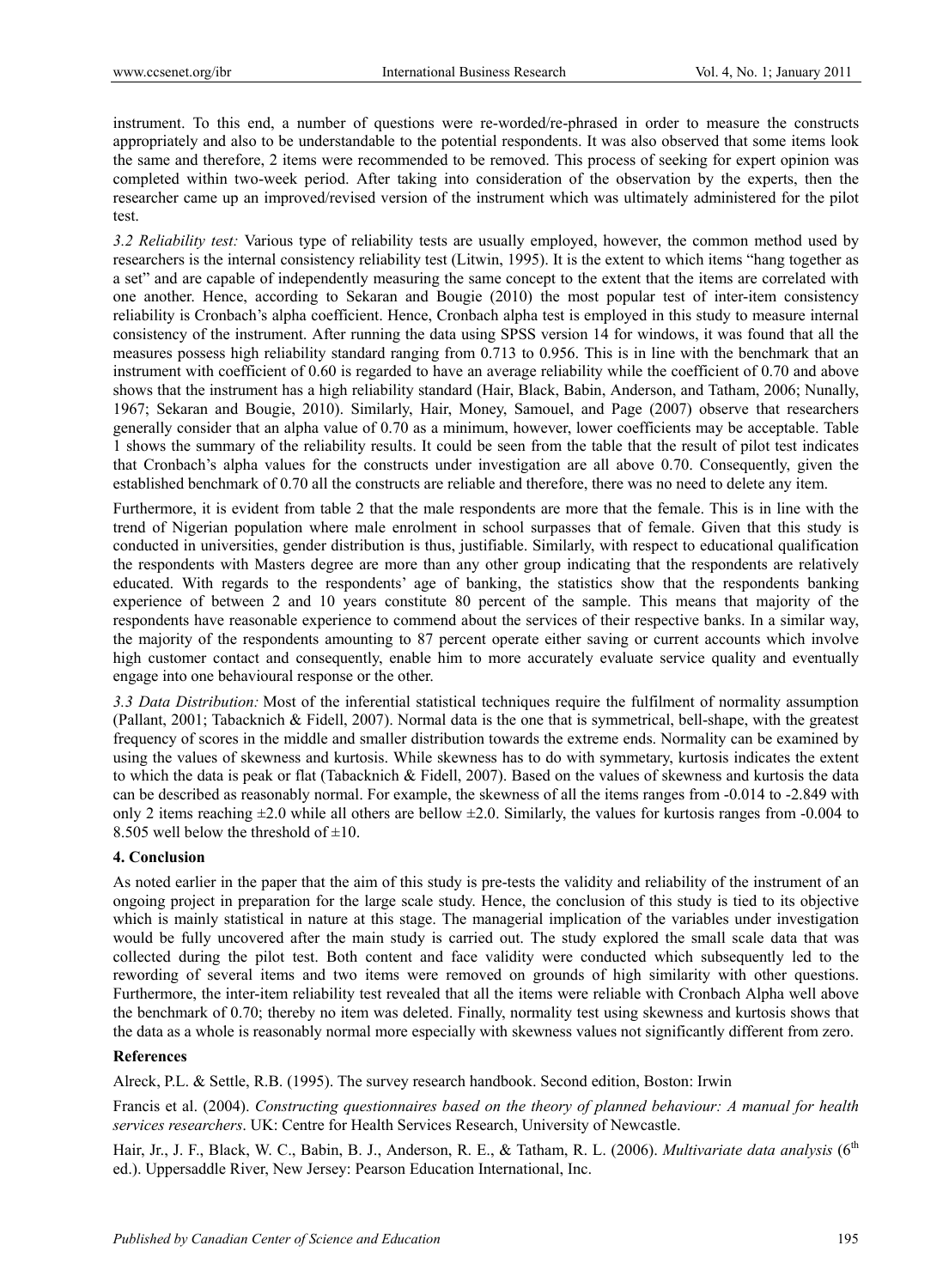Hair, Jr., J. F., Money, A. H., Samouel, P. & Page, M. (2007). *Research methods for business*. Chichester: John Willey & Sons Ltd.

Gay, L. R., Mills, G. E. & Airasian, P. (2006). *Educational research: Competencies for analysis and applications (8th ed.)*. Uppersaddle River, New Jersey: Pearson Education International, Inc.

Ibrahim, H. & Najjar, F. (2008). Assessing the effects of self-congruity, attitudes and customer satisfaction on customer behavioural intentions in retail environment. *Marketing Intelligence & Planning*, 26, 2, 207-227

Keh, H. T., & Xie, Y., (2008). Corporate reputation and customer behavioural intentions: The roles of trust, identification and commitment. *Industrial Marketing Management*, doi:10.1016/j.indmarman.

Krosnick, J.A. & Fabrigar, L.R. (1997). Designing rating scales for effective measurement in surveys. In L. Lyberg, P. Biemer, M. Collins, E. De Leeuw, C. Dippo, N. Schwarz and D.Trewin (Eds.), *Survey measurement and process quality*. New York: John Wiley & Sons, Inc.

Litwin, M.S. (1995). *How to measure survey reliability and validity*. Thousand Oaks, California: Sage Publication

Malhotra, N.K. (2008). *Essentials of marketing: An applied orientation (2nd ed.).* Australia: Pearson Education

Miller, C.D. (1991). Handbook of research design and social measurement. Newbury Park, California: Sage publications

Morwitz, V.G. & Schmittlein, D. (1992). Using segmentation to improve sales forecasts based on purchase intention: Which intenders actually buy? *Journal of Marketing Research* 29, 391-405.

Ogungbure, A. T. (2009). *An attributional approach to the formation of recovery expectations in the internet-based service encounters after service failure and recovery*. Unpublished doctoral dissertation, Nova Southeastern University

Pallant, J. (2001). *SPSS survival manual: A step by step guide to dada analysis using SPSS for windows*. Maidenhead, UK: Open University Press

Schuman, H. & Presser, S. (1981). *Questions and answers in attitude surveys*. New York: Academic Press

Sekaran, U. & Bougie, R. (2010). *Research methods for business: A skill building approach (5th ed.)*. Chichester: John Willey & Sons Ltd

Tabachnick, B.G. & Fidell, L.S. (2007). *Using multivariate statistics* (5<sup>th</sup> ed.). Boston: Pearson Education Inc.

Zeithaml, V.A., Berry, L.L. & Parasuraman, A. (1996). The behavioural consequences of service quality. *Journal of Marketing*, 60, 31-46.

| Construct             | <b>Dimensions</b>          | No. of items   | Cronbach's Alpha |
|-----------------------|----------------------------|----------------|------------------|
| Functional quality    | Five                       | 20             | 0.956            |
|                       | Tangibility                | 4              | 0.886            |
|                       | Reliability                | $\overline{4}$ | 0.831            |
|                       | Assurance                  | 4              | 0.884            |
|                       | Responsiveness             | 4              | 0.869            |
|                       | Empathy                    | 4              | 0.799            |
| Technical quality     |                            | 6              | 0.935            |
| Corporate image       |                            | 6              | 0.947            |
| Perceived value       |                            | 6              | 0.918            |
| Switching costs       |                            | 6              | 0.884            |
| Culture               | Five                       | 23             | 0.882            |
|                       | Individualism/collectivism | $\overline{4}$ | 0.748            |
|                       | Power distance             | 5              | 0.877            |
|                       | Masculinity/Feminity       | 4              | 0.858            |
|                       | Uncertainty/Avoidance      | 5              | 0.876            |
|                       | Long-term orientation      | 5              | 0.713            |
| Behavioural intention |                            | 10             | 0.861            |
| Actual behaviour      |                            | 5              | 0.828            |
| Total                 |                            | 82             |                  |

Table 1. Summary of Reliability Test Using SPSS version 14 for windows

Description for the above table.